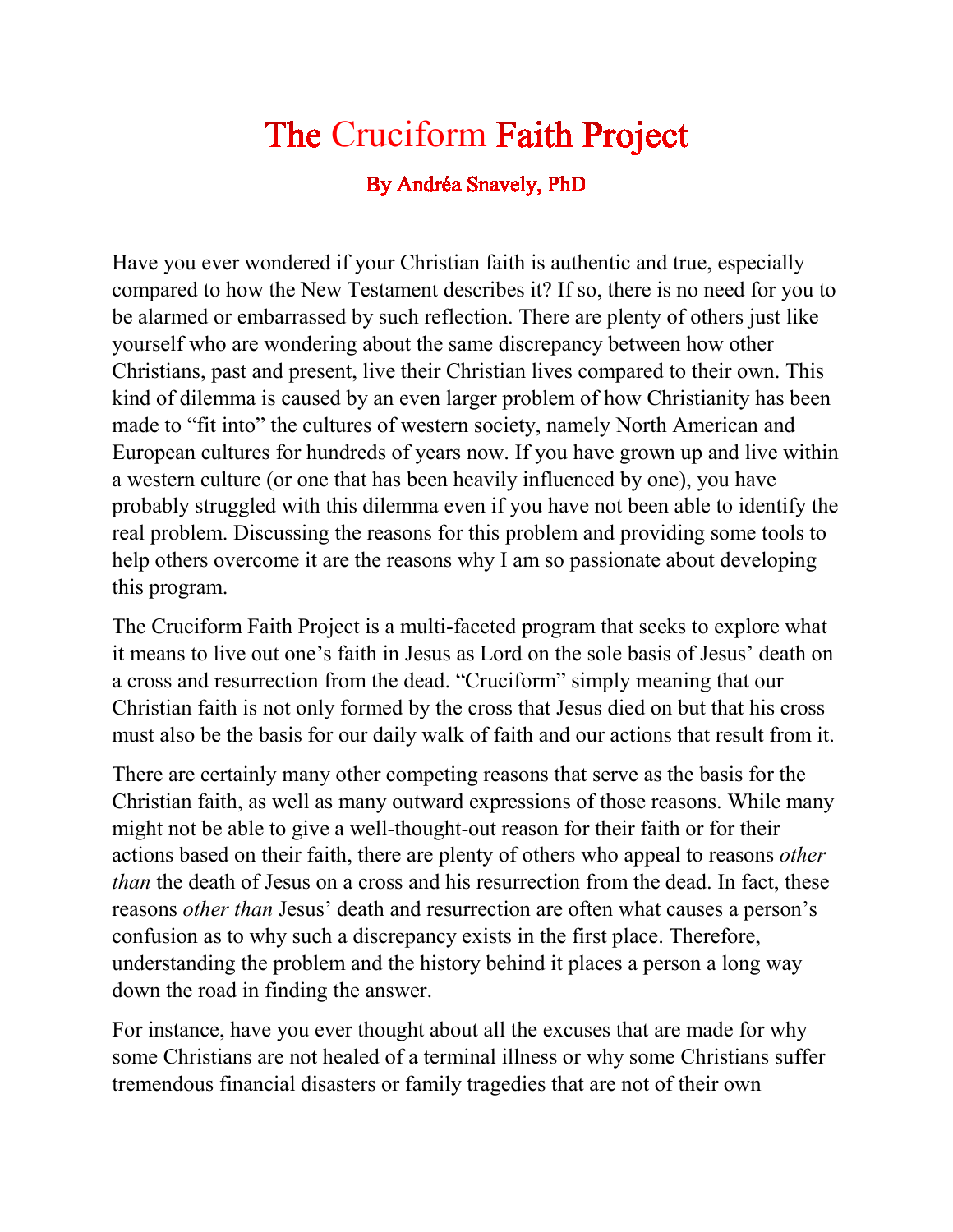making? It seems that much of Christianity in western culture is generally not prepared to give any meaningful theological and biblical reason for such events.

The ones that are given are often shallow and even unbiblical, leaving the Christian even more confused or doubtful than before they asked. This leaves many Christians suffering all alone within their own doubts, feeling like there should be an answer besides the glib and snobbish ones provided by those who end up on the "right side of history" or on the "winning side of culture." If you have ever found yourself on the "wrong side" of either but still believe that there is more to the Christian faith than what can be seen, touched, felt, or even explained according to the wisdom of experts, then this project is for you.

The failure of these other reasons to explain the Christian faith based on Jesus' death on a cross is what compelled me to begin this project. Jesus died at the hands of godless men *as the result of how he lived*. It is no less true today that people who follow Jesus often suffer the same kind of persecution, scorn, ridicule, and insult. Such a life is what it means to have and live a cruciform faith in Jesus as Lord. Living the kind of life Jesus lived is no more popular today than it was when he lived. However, Jesus' command to deny ourselves, pick up our cross, and follow him is just as true for us as it was for his disciples. To do so takes a deep faith and trust in Jesus being who he said he was. It is my hope that the resources you find here will encourage and strengthen you with the kind of biblical view that is able to support a deeper faith and trust in Jesus as Lord in an increasing secular and postsecular world with competing religious expressions and political ideologies.

The Cruciform Faith Project is for those who are looking for a deeper biblical account of their Christian faith that considers the life and death of Jesus (and those who *willingly* give up everything to follow him) as no mere anomaly but the very essence of what constitutes the Christian life. For some, this will require a complete reversal of their present way of thinking, nothing short of a transformation, even a repentance and turning from erroneous views. However, this should not come as a great surprise either, since the New Testament is full of references to repentance as the very entrance into the Christian life or at least synonymous with faith itself, like two sides of the same coin.

So, this Cruciform Faith Project will consist of several different components; adding segments to build a program that is both holistic in its approach and relevant in its application to everyday living. This will include articles, podcasts,